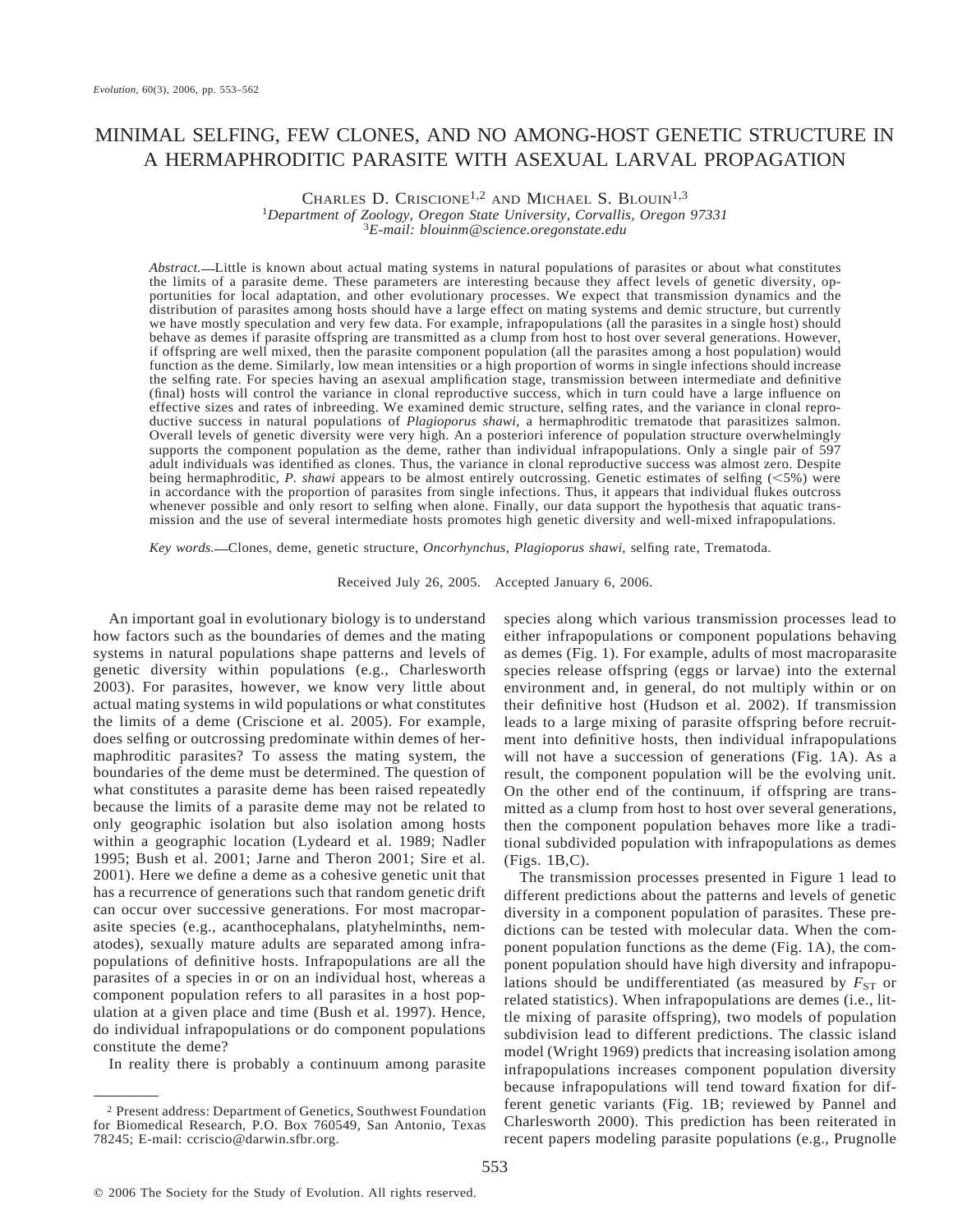

FIG. 1. Schematic showing the effects of parasite transmission on the genetic diversity of parasite populations. Circles represent infrapopulations in definitive hosts. Patterns within circles are different genetic variants of parasites. Four generations (rows from top to bottom) of adult parasites are illustrated. Solid arrows indicate major paths of recruitment for parasite offspring into definitive hosts. Dashed arrows show limited recruitment. Recruitment paths that terminate in small circles illustrate the extinction of an infrapopulation. Parasite offspring may pass through intermediate hosts before reaching definitive hosts. (A) A high amount of mixing among parasite offspring before recruitment into definitive hosts prevents differentiation among infrapopulations and maintains genetic diversity in the parasite component population (e.g., four infrapopulations of a given generation). Thus, the component population functions as the deme when offspring are well mixed. (B) Low mixing under an island model predicts high genetic differentiation among infrapopulations. However, with clumped transmission from one host to another over generations, genetic drift causes the fixation of different parasite genetic variants among infrapopulations. Thus, the component population will have high genetic diversity with low mixing under an island model (e.g., Prugnolle et al. 2005a,b). (C) Low mixing with extinction-recolonization dynamics predicts low levels of genetic diversity in the component population because of an increase in the variation in reproductive success among infrapopulations. In both (B) and (C), infrapopulations behave as demes because there is a stable recurrence of generations. Note that (A) is illustrated as an island model. However, high levels of migration (i.e., a high amount of mixing among parasite offspring) under a metapopulation model lead to the same predictions about genetic diversity as high migration under an island model (Pannel and Charlesworth 1999). Furthermore, the component population also functions as the deme under a metapopulation model with high mixing of parasite offspring. These schematics represent the extremes of different transmission processes. In reality, there is likely a continuum among parasite species along which infrapopulations or component populations define the boundaries of a deme.

et al. 2005a,b). These models assume that the infrapopulation remains stable over time. A metapopulation model, however, is an island model with extinction-recolonization dynamics (Pannel and Charlesworth 1999) and thus does not assume infrapopulations are permanent over time. The metapopulation model seems more realistic given that parasite transmission is dependent on such factors as host behavior, immunity, or physiological condition. For example, infrapopulations may go extinct if the host dies or deposits parasite offspring into unsuitable habitat. The metapopulation model predicts low genetic diversity for the component population because extinction-recolonization increases the variance in reproductive success among individuals across the component population (Fig. 1C). However, differentiation ( $F_{ST}$ ) among hosts can increase or decrease depending on the source and number of colonizers and the extinction rates of infrapopulations (reviewed by Pannel and Charlesworth 2000). Although several studies have examined genetic structure ( $F<sub>ST</sub>$ -based analyses) among infrapopulations (reviewed in Criscione et al. 2005), there has never been an explicit test to define the boundaries of a parasite deme.

Elucidation of mating systems and the effects of inbreeding on genetic diversity in natural populations of parasites is another sorely neglected topic (Criscione et al. 2005). Low intensities (the number of parasites in an infected host) may increase the rate of selfing in hermaphroditic species or may increase the chance of biparental inbreeding if parasite siblings are transmitted together. However, there exist almost no data on how parasite transmission affects inbreeding (Criscione et al. 2005). As a simple prediction, hermaphroditic parasites should outcross whenever possible and only self when alone if there are fitness costs to being inbred. That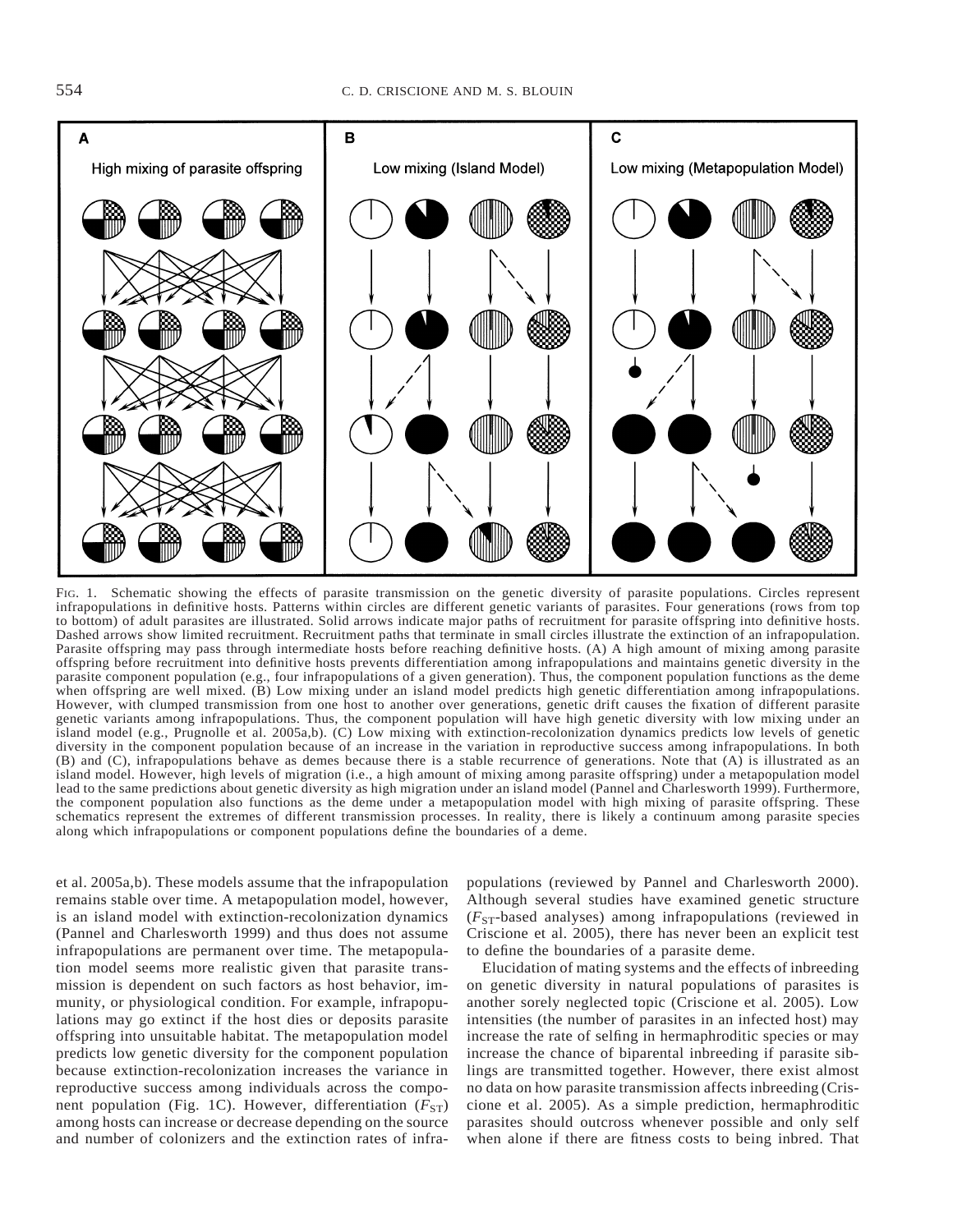inbreeding depression is an issue for selfing helminths is shown by laboratory experiments on a tapeworm that demonstrate higher infection success for outcrossed individuals (Christen et al. 2002; Christen and Milinski 2003). In addition, digenean trematodes have a unique aspect of reproduction in that there is an asexual amplification stage in the snail intermediate host. Models show that a high variance in clonal reproductive success can decrease the effective size of a parasite component population and increase differentiation among definitive hosts (Prugnolle et al. 2005a,b). Furthermore, mating between clones is equivalent to selfing in a hermaphroditic species. Thus, the questions of how abundant clones are and how often clones are transmitted together are important for understanding trematode mating systems and local levels of genetic diversity.

Here we address the following three questions with a microsatellite DNA study on the hermaphroditic parasite *Plagioporus shawi*, a digenean trematode that matures in the intestines of salmonid fishes (*Oncorhynchus* spp.). What unit along the continuum from individual infrapopulations to the entire component population functions as the deme? What is the selfing rate, and is it predicted by the proportion of worms in single infections? What is the variance in reproductive success of clones? To test whether infrapopulations function as the deme, we used relatedness estimates and a Bayesian method of clustering individuals into populations (Corander et al. 2003, 2004) that does not rely on a priori expectations of population delineation (as does the estimation of  $F_{ST}$ among hosts). We conclude that the entire component population of *P. shawi* functions as a deme. Genetic estimates of selfing are in the range predicted from the proportion of worms in single infections and indicate that *P. shawi* is largely outcrossing. Very few clones were found, indicating low variance in clonal success and/or high mixing of clones before transmission to the definitive host. Finally, comparisons with previous studies suggest that aquatic transmission and the use of multiple intermediate hosts promote a high degree of mixing of parasite offspring and high opportunity for outcrossing.

# MATERIALS AND METHODS

## *Species Background*

*Plagioporus shawi* completes its life cycle within a freshwater stream (Fig. 2). Sexually mature adults infect the intestines of salmonids and pass eggs into the freshwater via host feces. A miracidium hatches and penetrates a freshwater snail, where a period of asexual reproduction occurs prior to cercarial development. Cercariae leave the snail and penetrate aquatic arthropods (e.g., amphipods, caddis larvae), where they encyst as metacercariae. The life cycle is completed when a fish ingests an infected arthropod (Schell 1975). It is important to note that digenean trematodes progress through asexual developmental stages in their first intermediate host (see Whitfield and Evans 1983). This process is often called ''polyembryony'' (Bush et al. 2001). The description by Schell (1975) of mother and daughter sporocysts in the snail indicates that *P. shawi* also goes through clonal reproduction within its snail host. The length of development in the different life cycle stages suggests that *P. shawi* has one to two



FIG. 2. Life cycle *of Plagioporus shawi* (Schell 1975). The adult flukes (picture shown; scale  $bar = 1mm$ ) infect the intestines of salmonid fishes. Eggs pass into the freshwater stream via host feces (1). A miracidium hatches and penetrates a freshwater snail. In the snail, the miracidium becomes a mother sporocyst, which generates several daughter sporocysts. The daughter sporocycsts in turn produce many cercariae, which leave the snail (2) and penetrate an aquatic arthropod. The developmental stages within the snail are the asexual process polyembryony. The fish definitive host becomes infected (3) upon ingesting an infected second intermediate host. Notice that steps  $1, 2$ , and  $\overline{3}$  provide chances for mixing of parasite offspring before recruitment back into a definitive host. However, only steps 2 and 3 allow mixing of clonal flukes produced in the snail before recruitment into the definitive host.

generations per year (Schell 1975). The geographic range of *P. shawi* extends west of the Cascade Mountains from northern California to northern Washington, with reports in eastern Washington and western Idaho (Hoffman 1999). A previous study with mitochondrial DNA suggested that *P. shawi* has limited gene flow among freshwater drainages (Criscione and Blouin 2004).

## *Sampling*

Geographic and temporal stability of our results were examined by sampling two creeks from separate river systems from March to April in 2002 and 2004. Cascade Creek  $(44^{\circ}19.20^{\prime}N, 123^{\circ}50.89^{\prime}W)$  feeds into the Alsea River, and Mill Creek  $(44^{\circ}44.95^{\prime}N, 123^{\circ}47.60^{\prime}W)$  into the Siletz River. Both the Siletz (SIL) and Alsea (ALS) Rivers are located in the coastal mountain range of central Oregon and drain into the Pacific Ocean. To insure that the parasites originated from the respective stream, we sampled outmigrating smolts (juvenile salmonids leaving the drainage for the ocean) rather than returning adults. Collections were made in conjunction with Oregon salmonid-monitoring projects under the permits OR2002-019 and OR2004-1431. Twelve steelhead trout (*Oncorhynchus mykiss*) and 30 cutthroat trout (*Oncorhynchus clarki*) were collected in both time periods from SIL, whereas 30 cutthroat were sampled from ALS in both time periods. Standard parasitological techniques (Pritchard and Kruse 1982) were used to recover individuals of *P. shawi* from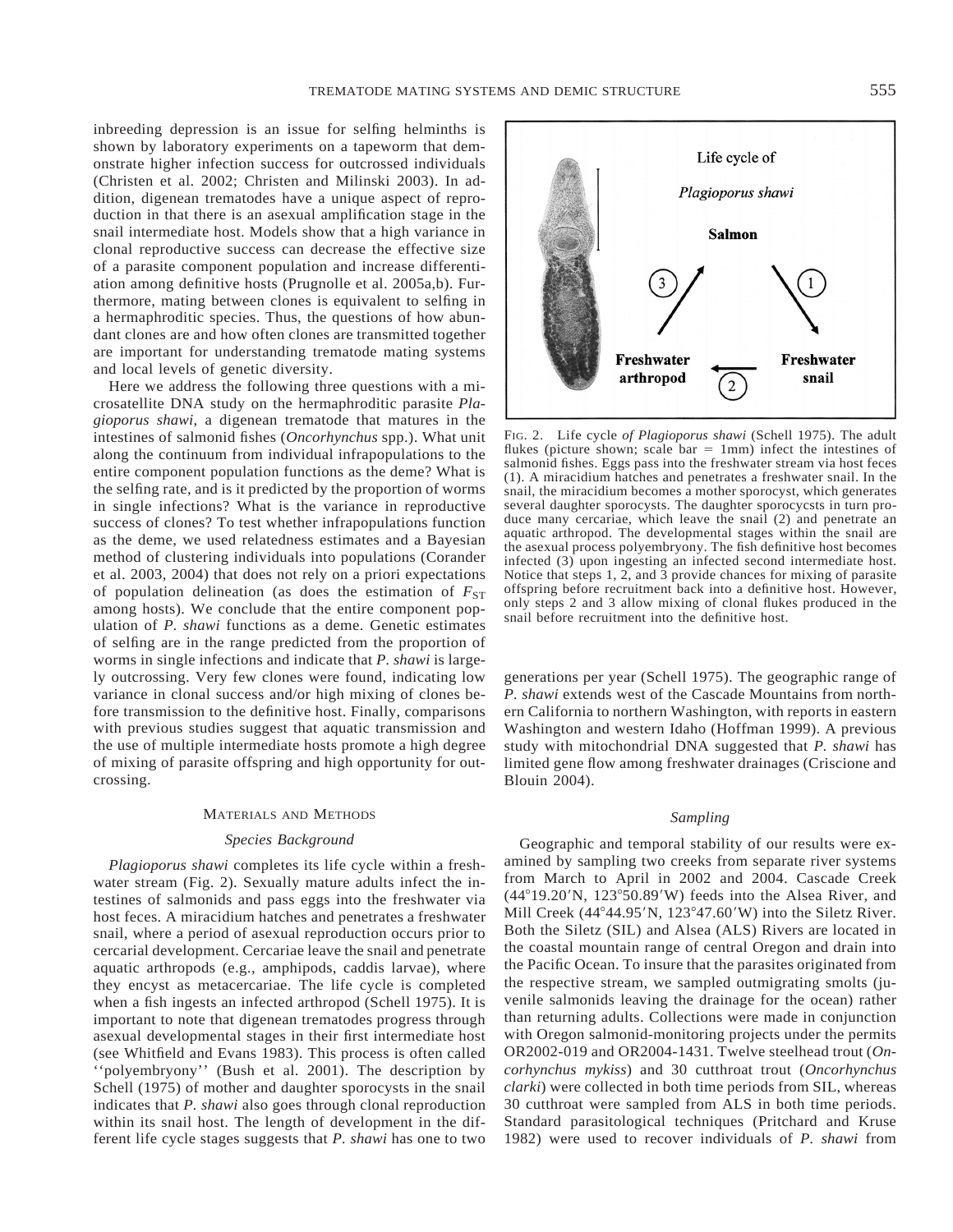hosts. Individual flukes (trematodes) were identified with wet mounts prior to storage in 70% ethanol.

# *Genotyping*

Protocols for DNA extraction, polymerase chain reaction, and genotyping are given in Criscione and Blouin (2005). Flukes from ALS and SIL were genotyped at nine microsatellite loci (m26, m41, m48, d04, d09, d13, d36, d43, d47; GenBank accession numbers AY894897–AY894905), which are described in Criscione and Blouin (2005). Failed amplifications and significant deviations from Hardy-Weinberg suggested the presence of null alleles at d13 and d47 in SIL. Thus, d13 and d47 were omitted from SIL analyses. Controls with fish DNA were always negative (Criscione and Blouin 2005). All collected flukes were genotyped, except 14 individuals from ALS-2002, which were used as a pooled sample in primer development (Criscione and Blouin 2005). These 14, which came from a single host, were included in the estimates of prevalence (percent hosts infected) and intensity (number of parasites per infected host).

# *Prevalence and Intensity Analyses*

To evaluate if the distribution of parasites among hosts was stable over time and among geographic populations, we compared prevalence and mean intensity of infection among samples. Comparisons of mean intensities are important for understanding any differences among samples in selfing or biparental inbreeding. Logistic regression was used to test for differences in prevalence, where the model included year and location and the interaction between year and location. Similarly, a two-way ANOVA, where the model included year and location and the interaction between year and location, was used to test for differences in intensity. Logtransformed intensities were used because the data were not normally distributed. Residual plots were examined visually for violations of normality or homogeneity of variance. Systat version 9.01 (SPSS, Inc., Chicago, IL) was used for both statistical analyses.

# *Identification of Clones*

Identical multilocus genotypes were identified by searching for repeated data entries in Microsoft (Redmond, WA) Access. The program MLGSIM (Stenberg et al. 2003) was used to test if identical multilocus genotypes were likely to have occurred by chance given sexual reproduction. Rejection of sexual reproduction indicates that the identical multilocus genotypes are likely the result of clonal reproduction.

# *Molecular Analyses for Assessing the Boundaries of the Deme*

We assessed whether individual infrapopulations or the component population of *P. shawi* define the limits of the deme by using three methods. First, BAPS version 3.1, which uses Bayesian inference to delineate populations (Corander et al. 2003, 2004), was used to cluster individual parasites. BAPS version 3.1 finds clusters that are in Hardy-Weinberg equilibrium with the assumption that loci are in linkage equilibrium. Details of BAPS version 3.1 can be found at http:// www.rni.helsinki.fi/~jic/bapspage.html. An expectation for the maximum number of clusters  $(K)$  is needed as a prior. If infrapopulations are acting as demes, then a logical choice for a maximum *K* is the number of infected hosts from which parasites were genotyped. Therefore, maximum *K* was set to 24, 24, 35, and 32 for ALS-2002, ALS-2004, SIL-2002, and SIL-2004, respectively. As mentioned in the BAPS manual, if *K* is set too large, the algorithm make get stuck on a local mode. The program, however, allows multiple inputs of *K* and will return the optimal partition after conducting a separate analysis for each *K*. The optimization algorithm is stochastic. Therefore, different results can be obtained for the same value of *K*. Thus, we used 10 replicates for each *K*value ranging from two to the maximum *K* mentioned above. BAPS also identifies which individual parasites belong to each cluster in the optimal partition. Thus, after obtaining the optimal partition, we tested the null hypothesis of no association between the BAPS-identified cluster to which each parasite was assigned and the actual infrapopulation from which it was collected. Clumped transmission would cause a significant association, while substantial mixing each generation would lead to no association. To analyze the contingency tables of infrapopulations by BAPS-identified parasite clusters, we used the program RXC (program distributed by author, M. P. Miller, and freely available from http:// www.marksgeneticsoftware.net/). RXC employs the metropolis algorithm to obtain an unbiased estimate of the exact *P*value (i.e., Fisher's exact test) for any sized contingency table. The following Markov chain parameters were used to test significance: 5000 dememorizations, 5000 batches, 5000 permutations per batch. In the SIL samples, two host species, *O. mykiss* and *O. clarki*, were sampled. Therefore, we also ran exact tests to see if there was an association between BAPS-identified parasite clusters and host species.

*F*-statistics (or related analogs) and tests of population differentiation are commonly used to describe genetic structure among infrapopulations (e.g., Prugnolle et al. 2005c). To provide a basis of comparison to previous studies, our second method for evaluating the deme employed the use of the unbiased estimator  $F_{ST}$  (Weir and Cockerham 1984; calculated by FSTAT ver. 2.9.3, Goudet 1995). The *G*-based test (Goudet et al. 1996) with 15,000 permutations of individual parasites among hosts was used to test for differentiation among infrapopulations. Complete multilocus genotypes were permuted, as opposed to individual alleles, to mimic the recruitment of individual parasites. The 95% confidence intervals of  $F_{ST}$  were calculated by bootstrapping over loci with FSTAT.

If transmission of parasites is clumped, then it should be possible to detect related parasites within infrapopulations, especially when the number of breeders per infrapopulation (approximated with mean intensities) is small. We examined the average relatedness  $(R)$  of parasites within hosts using Relatedness 5.08 (program distributed by author, K. F. Goodnight, and freely available from http://www.gsoftnet.us/ GSoft.html), which uses the algorithm of Queller and Goodnight (1989). To assess the sampling error of infrapopulations, jackknife resampling over hosts was used to calculate the 95% confidence intervals. We also wanted to test if the average relatedness within hosts was different from that ex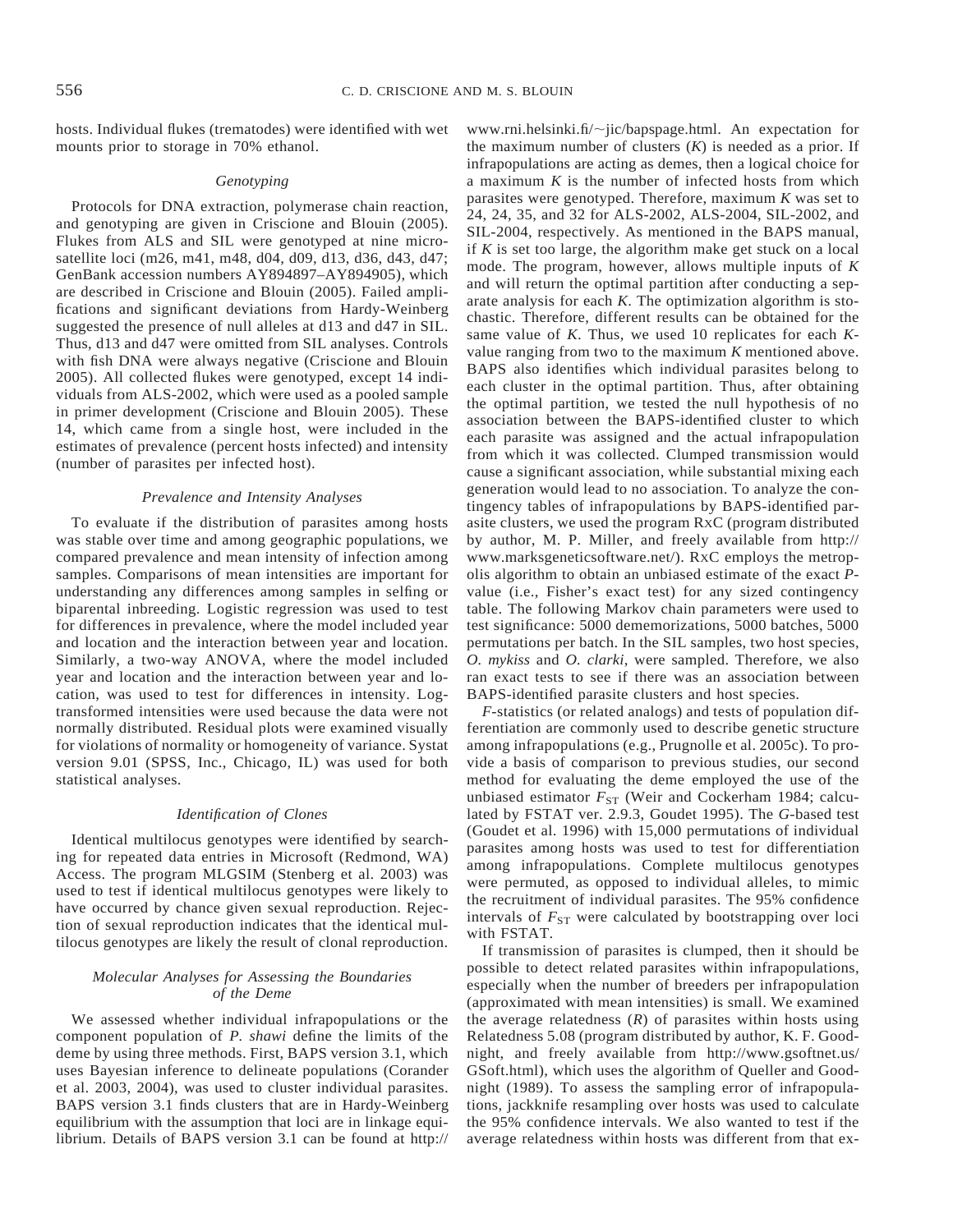pected with random parasite recruitment. For this test, we permuted individuals among hosts 10,000 times using the program SPAGEDI version 1.2 (Hardy and Vekemans 2002).

#### *Mating System and Genetic Diversity Analyses*

Based on the deme analyses, we concluded that the component population of *P. shawi* functions as the evolving unit (see Results and Discussion). Thus, in each location by time period sample, analyses of mating system and genetic diversity included all genotyped parasites from all hosts. Genotypic disequilibrium for pairs of loci (36 and 21 pairwise comparisons for ALS and SIL, respectively) was tested using GENEPOP web version 3.4 (http://wbiomed.curtin.edu.au/ genepop; Raymond and Rousset 1995). Significance levels were determined using the Markov chain method (5000 dememorizations, 5000 batches, 5000 iterations per batch). The Weir and Cockerham (1984) estimator of  $F_{\text{IS}}$  for each locus and of the multilocus  $F_{IS}$  was calculated in SPAGEDI. Deviations from Hardy-Weinberg equilibrium were tested with two-tailed tests of 10,000 randomizations of alleles among individuals. Significance was set at  $P \leq 0.05$ . A sequential Bonferroni correction was applied for the multiple comparisons in the genotypic disequilibrium tests within each population sample (e.g., significance determined at  $P \le 0.05/21$  $= 0.0024$  in SIL-2002). Likewise, a sequential Bonferroni correction was used within each population sample to test for deviations from Hardy-Weinberg equilibrium across multiple loci (e.g.,  $P \le 0.05/7 = 0.0071$  in SIL-2002). Gene diversity (*Hs*; Nei 1987) and allelic richness (rarefied to the ALS-2002 sample size of 94) were calculated with FSTAT.

The proportion of flukes present in single infections provides a rough prediction of the selfing rate because infrapopulations define discrete mating boundaries for *P. shawi*. Gravid flukes from single infections were observed in this study. The selfing rate was estimated two ways from the genetic data. The first is based on the relationship  $F_{IS} = S/$  $(2 - S)$ , where *S* is the proportion of selfed offspring assuming inbreeding equilibrium (Hedrick 2005). Multilocus estimates of  $F_{\text{IS}}$  were used in the above equation. The second method uses the distribution of estimated individual inbreeding coefficients (IIC). Recent studies have used IIC to provide a fine-scale analysis of mating systems (Sweigart et al. 1999; Ruzzante et al. 2001; Vogl et al. 2002; Muir et al. 2004). However, these studies rely on an arbitrary cutoff for the IIC to define the proportion of selfed or inbred individuals. Here, we use a maximum likelihood (ML) method to estimate what proportion of individuals of the observed IIC distribution is the result of a selfing event. This method is based on the method of Queller et al. (2000), who estimated the proportion of unrelated individuals from an observed distribution of relatedness coefficients. We simulated 2000 individuals under monoecy with random mating (without selfing) and with complete selfing using BottleSim version 2.6 (Kuo and Janzen 2003). Individuals were drawn from a population with the observed microsatellite allele frequencies. Two measures of IIC, Loiselle et al. (1995) and Ritland (1996), were calculated for the simulated and observed individuals using SPAGEDI. IIC were binned into intervals of width 0.02 for the likelihood calculations.

TABLE 1. Contingency table of BAPS-identified parasite clusters by host species from SIL-2004 ( $P = 0.54$ , SE = 0.0005).

|                                                            | Parasite cluster |  |    |   |           |  |  |          |
|------------------------------------------------------------|------------------|--|----|---|-----------|--|--|----------|
| Host species                                               |                  |  | n. |   |           |  |  |          |
| Oncorhynchus clarki<br>$Qncorhynchus$ mykiss<br>$\nabla^2$ |                  |  |    | 3 | 49<br>160 |  |  | 24<br>58 |

<sup>1</sup> Row sums are the total number of parasites genotyped from 21 infected *O. clarki* and 11 *O. mykiss.* 

<sup>2</sup> Column sums are the cluster sizes from BAPS version 3.1.

#### **RESULTS**

## *Prevalence and Intensity*

Prevalence was high at 83%, 80%, 83%, and 76% for ALS-2002, ALS-2004, SIL-2002, and SIL-2004, respectively. The interaction between year and location and the main effects of year and location were not significant ( $P$  values  $> 0.05$ ). Mean intensities were low (4.3  $\pm$  3.9 SD, 5.2  $\pm$  3.6, 5.6  $\pm$ 4.2,  $5.7 \pm 6.2$  for ALS-2002, ALS-2004, SIL-2002, and SIL-2004, respectively) and were also not significantly different between years or locations ( $P > 0.05$ ). Thus, prevalence and mean intensities were similar between sites and between years.

## *Identified Clones*

A single pair of individuals with identical multilocus genotypes was identified from one host in ALS-2004. After 1  $\times$  10<sup>6</sup> simulations in MLGSIM, the  $P_{\text{sex}}$ -value (the likelihood of finding at least as many identical multilocus genotypes as observed in a panmictic population) of the observed pair fell outside of the distribution of simulated  $P_{\text{sex}}$ -values ( $P$  < 0.002). Thus, the two individuals were considered to be clones. Both individuals were included in the prevalence and intensity analyses. However, one of the clones was removed for all subsequent genetic analyses because clonal reproduction in trematodes does not reflect reproductive events in the previous parental generation.

## *Assessing the Boundaries of the Deme*

The numbers of optimal partitions from BAPS were nine, six, eight, and seven for ALS-2002, ALS-2004, SIL-2002, and SIL-2004, respectively. However, the majority of individuals in each sample belonged to one cluster (83%, 93%, 93%, and 88% for ALS-2002, ALS-2004, SIL-2002, and SIL-2004, respectively). With one exception in SIL-2004 (Table 1), the remaining clusters from all population samples had only one to four individuals. The column sums of Table 1 show an example of the cluster sizes from SIL-2004. All exact tests among infrapopulations or among host species (SIL samples) were not significant ( $P > 0.05$ ). Thus, there was no association between BAPS-identified clusters and individual infrapopulations or host species (SIL samples). Sample sizes for the exact test between fish species in SIL-2004 were 115 flukes from 25 infected cutthroat trout and 82 from 10 infected steelhead trout. The contingency table and sample sizes for the exact test among host species in SIL-2004 are shown in Table 1.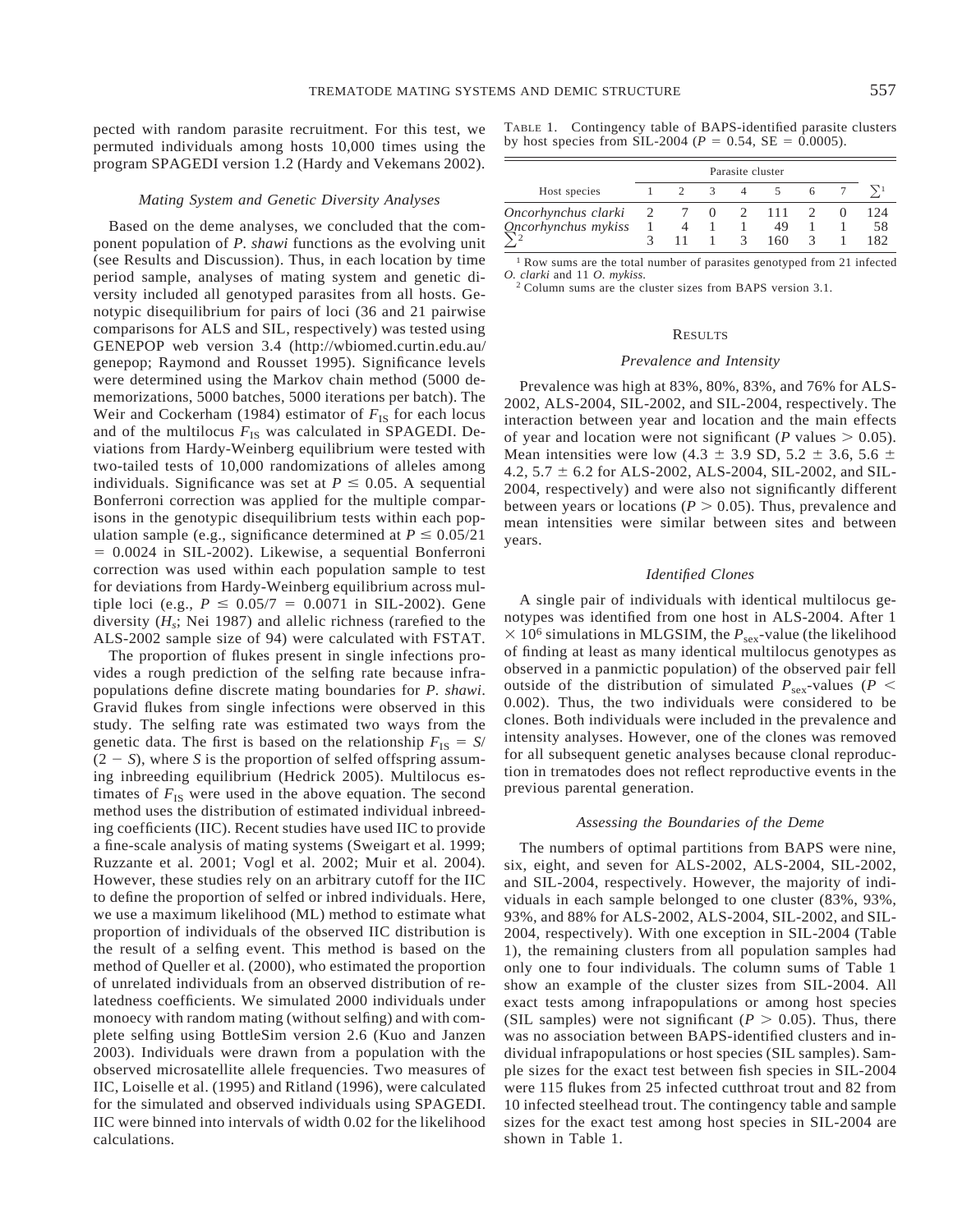| Population | Host $N1$ | Parasite $N^2$ | $F_{ST}$ (95% CI) <sup>3</sup> | Average within-host<br>R (95% CI) <sup>4</sup> |
|------------|-----------|----------------|--------------------------------|------------------------------------------------|
| ALS-2002   | 24        | 94             | $0.002(-0.008, 0.011)$         | $-0.0115(-0.037, 0.014)$                       |
| ALS-2004   | 24        | 123            | $(-0.008, 0.006)$              | $-0.0061$ ( $-0.022$ , 0.01)                   |
| SIL-2002   | 35        | 197            | $(-0.009, 0.006)$              | $-0.0026(-0.015, 0.01)$                        |
| SIL-2004   | 32        | 182            | $0.01$ $(0.005, 0.014)$        | $0.0142(-0.004, 0.032)$                        |

TABLE 2. Structure among  $(F_{ST})$  and relatedness  $(R)$  within infrapopulations.

<sup>1</sup> The number of infected hosts from which parasites were genotyped.

<sup>2</sup> The total number of genotyped parasites.

<sup>3</sup> Confidence intervals for  $F_{ST}$  were obtained by bootstrapping over loci. <sup>4</sup> Confidence intervals for *R* were obtained by jackknifing over hosts.

Randomly mating populations will still have individuals on the tails of a hypothetical statistical distribution. Given that BAPS forms clusters with the assumptions of Hardy-Weinberg equilibrium and that loci are in linkage equilibrium, we suspect that the satellite groups possibly represent these tails. Several lines of evidence indicate that the additional clusters are not biologically meaningful. First, examination of the genotypes of the individuals excluded from the main cluster did not reveal any systematic pattern for their exclusion. For example, these individuals were not largely homozygous across loci. Nor did individuals in the same satellite groups appear to share rare alleles. Second, except for two individuals in SIL-2002 (each in their own cluster), all satellite clusters were genetically more similar to the main cluster than to any other cluster. This latter result is based on the Kullback-Leibler divergence matrix, which can be used as a measure of relative genetic distance between clusters, provided by BAPS version 3.1. Thus, it appears that the satellite clusters stem from the main cluster. This result is consistent with the idea that these individuals are in the tails of the random mating distribution. Finally, datasets based on simulations of randomly mated populations produced qualitatively similar results (see Supplementary Table 1 available online at http://dx.doi.org/10.1554/05-421.1.s1). The observed number of clusters and proportion of individuals in the main cluster observed in our four population samples always fell within the range observed in our simulated datasets (Supplementary Table 1).

There was also no sign of genetic structuring among hosts or that related parasites were transmitted together (Table 2). All permutation tests of population differentiation among hosts were not significant ( $P > 0.05$ ). All confidence intervals, but the  $F_{ST}$  for SIL-2004, overlapped with zero (Table 2). Likewise, the confidence intervals for the average withinhost relatedness contained zero (Table 2). The permutations performed in SPAGEDI showed that within-host relatedness was not significantly different than expected from random recruitment. Therefore, both a priori and a posteriori analyses strongly support the conclusion that the entire component population functions as a single, well-mixed deme.

## *Genetic Diversity and Selfing Rates*

After Bonferroni corrections, there was neither support for genotypic linkage between pairs of loci nor deviations from Hardy-Weinberg among all loci in each population sample. (Table 3 shows the by-locus measures of  $H_s$ , allelic richness, and  $F_{\text{IS}}$ .) Furthermore, the multilocus estimates of  $F_{\text{IS}}$  were not significantly different from those expected given random allocation of alleles among individuals (Table 4). Mean *Hs* was high and above 0.8 in all population samples (Table 4). Likewise, the mean allelic richness was high and above 21 in all population samples (Table 4). The mean allelic richness in the SIL samples was slightly higher than the ALS samples because d13 and d47, which had fewer alleles than most of the other loci (Table 3), were excluded from the SIL analyses.

Although no population was significantly out of Hardy-Weinberg equilibrium, the nominal values of multilocus  $F_{IS}$ were slightly positive (Table 4). Thus, there may be low levels of selfing or biparental inbreeding in these populations. The proportion of worms in single infections suggests a potential range of selfing from about 1% to 10% (Table 4). In accordance with this range, the inbreeding equilibrium measure of selfing, *S*, ranges from 2.4% to 4.5% (Table 4). The

TABLE 3. Gene diversity  $(H_s)$ , number of alleles  $(A)$ , and  $F_{IS}$  by locus.

| ALS-2002 $(94)^1$ |             |    | ALS-2004 (123) |             |           | SIL-2002 (197) |       |           | SIL-2004 (182) |         |           |              |
|-------------------|-------------|----|----------------|-------------|-----------|----------------|-------|-----------|----------------|---------|-----------|--------------|
| Locus             | $H_{\rm c}$ | А  | $F_{\rm IS}$   | $H_{\rm s}$ | $A^2$     | $F_{\rm IS}$   | $H_s$ | A         | $F_{\rm IS}$   | $H_{s}$ | А         | $F_{\rm IS}$ |
| m41               | 0.476       | 21 | $-0.027$       | 0.399       | 22(19.0)  | $-0.038$       | 0.508 | 22(16.9)  | $-0.010$       | 0.443   | 22(16.9)  | 0.020        |
| m26               | 0.840       | 22 | 0.037          | 0.825       | 22(21.6)  | 0.005          | 0.759 | 21 (19.8) | 0.064          | 0.798   | 21 (19.8) | 0.077        |
| m48               | 0.960       | 35 | $-0.008$       | 0.958       | 38 (35.2) | $-0.010$       | 0.958 | 34(31.1)  | $-0.023$       | 0.957   | 33 (30.7) | 0.007        |
| d36               | 0.902       | 28 | $-0.026$       | 0.880       | 29 (26.5) | 0.020          | 0.911 | 34(29.6)  | 0.003          | 0.894   | 31 (27.3) | $-0.032$     |
| d04               | 0.813       | 10 | 0.045          | 0.832       | 13 (12.5) | $-0.016$       | 0.851 | 15 (13.3) | 0.040          | 0.843   | 15(13.0)  | $-0.016$     |
| d09               | 0.955       | 30 | 0.042          | 0.957       | 30(29.1)  | 0.032          | 0.953 | 32(28.0)  | 0.036          | 0.954   | 33 (28.7) | 0.038        |
| d43               | 0.913       | 25 | 0.021          | 0.904       | 21(20.5)  | 0.011          | 0.901 | 28 (24.0) | $-0.020$       | 0.909   | 30(25.1)  | $-0.003$     |
| d13               | 0.856       | 14 | 0.055          | 0.846       | 15 (14.6) | 0.049          |       |           |                |         |           |              |
| d47               | 0.828       | 17 | 0.050          | 0.820       | 16 (15.6) | 0.048          |       |           |                |         |           |              |

<sup>1</sup> The total number of parasites genotyped.

<sup>2</sup> In ALS-2004, SIL-2002, and SIL-2004, the number of alleles (*A*) is followed in parentheses by the allelic richness rarefied to the ALS-2002 sample size of 94.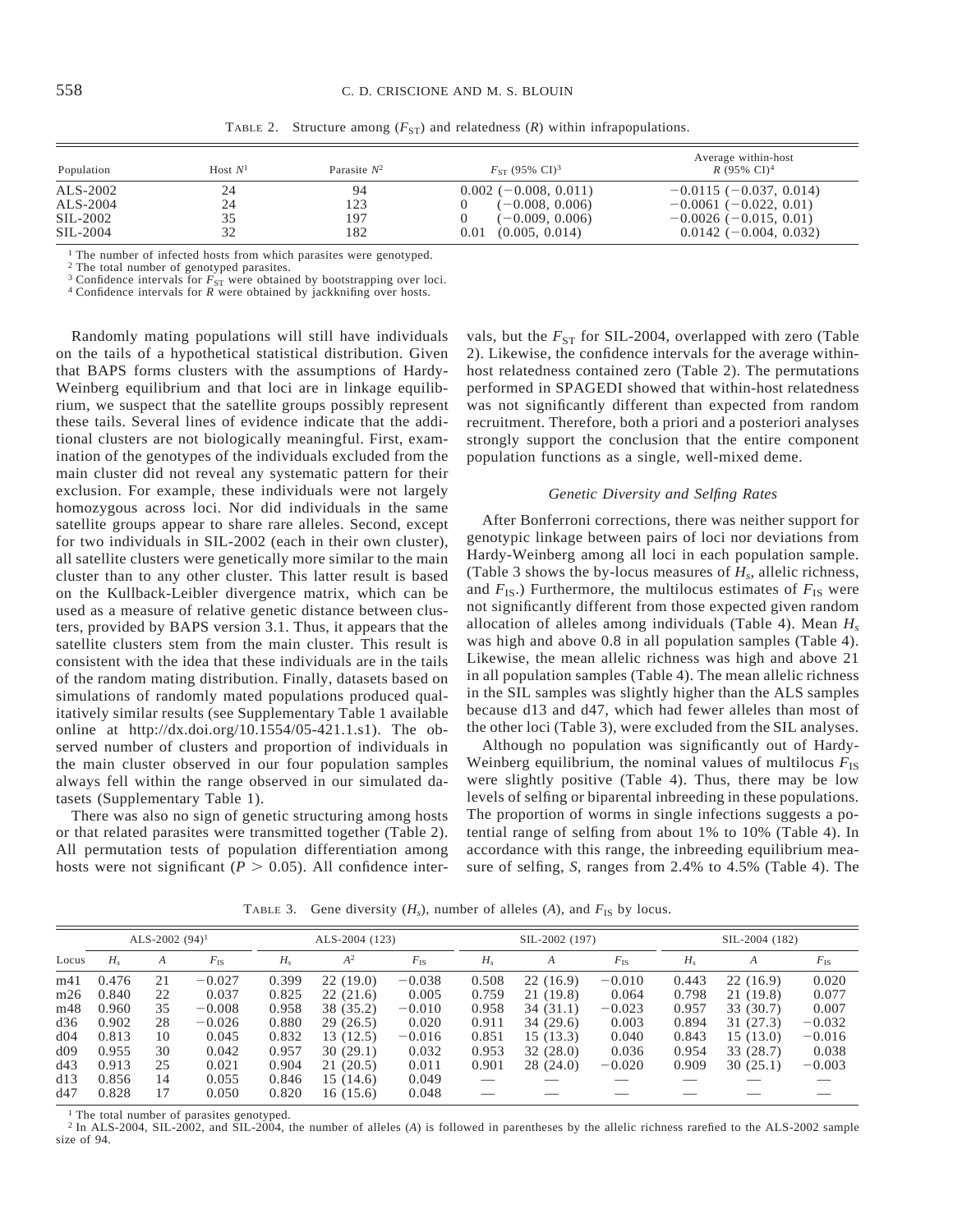| Population <sup>1</sup> | Mean $Hc$ | Mean allelic<br>richness <sup>2</sup> | Multilocus $F_{\text{IS}}$ | S3   | ML-Ritland <sup>4</sup> | ML-Loiselle <sup>5</sup> | SI    |
|-------------------------|-----------|---------------------------------------|----------------------------|------|-------------------------|--------------------------|-------|
| ALS-2002                | 0.838     | 22.4                                  | 0.023                      | 4.5% | 3.3%                    | 0%                       | 10.6% |
| ALS-2004                | 0.825     | 21.6                                  | 0.014                      | 2.8% | $1.1\%$                 | .3%                      | 0.8%  |
| SIL-2002                | 0.834     | 23.2                                  | 0.013                      | 2.6% | .4%                     | 1.8%                     | 3.0%  |
| SIL-2004                | 0.828     | 23.1                                  | 0.012                      | 2.4% | 3.2%                    | 1%                       | 2.2%  |

TABLE 4. Mean gene diversity  $(H_s)$ , mean allelic richness, multilocus  $F_{IS}$ , selfing rates, and percentage of flukes in single infections  $(SI)$ .

<sup>1</sup> All calculations for ALS were based on nine loci, and seven loci were used for SIL.

<sup>2</sup> Mean allelic richness is the average allelic richness among loci (values rarefied to a sample size of 94; see Table 3). Because ALS-2002 had a sample

size of 94, the mean allelic richness is equal to the mean number of alleles per locus.<br><sup>3</sup> S is the proportion of selfed offspring and was calculated with the formula  $F_{IS} = S/(2 - S)$ , where  $F_{IS}$  is the multilocus estimat

<sup>5</sup> ML-Loiselle is the maximum likelihood estimate of the proportion of selfed individuals using the individual inbreeding coefficient of Loiselle et al. (1995) as calculated in SPAGEDI version 1.2 (Hardy and Vekemans 2002).



FIG. 3. Frequency distributions of individual inbreeding coefficients (IIC) for ALS-2004. (A) Loiselle et al. (1995) IIC. (B) Ritland (1996) IIC. IIC were simulated under random mating and full selfing. The observed distributions of IIC closely approximate the IIC distributions simulated under random mating. The arrows indicate individuals that are likely the result of selfing.

 $0.4$ 

Ritland (1996) individual inbreeding coefficient

 $0.5$ 

 $0.6$ 

 $0.7$ 

 $0.8$ 

 $0.3$ 

 $0.2$ 

 $0.2$ 

 $0.1$ 

 $\mathbf 0$ 

 $\mathbf 0$ 

 $0.1$ 

ML estimates of the fraction of selfed individuals using either the Ritland (1996) or Loiselle et al. (1995) IIC were lower than the estimates from *S*, ranging from 0% to 3.3% (Table 4). The distributions of observed IIC closely approximated the IIC distributions that were simulated under random mating (Fig. 3). There was the occasional individual(s), however, whose score extended beyond the random mating distribution (Fig. 3), thereby suggesting a very low proportion of individuals that are the result of selfing.

#### **DISCUSSION**

#### *What Is the Deme?*

Our results overwhelmingly support the component population, rather than individual infrapopulations, as the functional deme in *P. shawi* (Fig. 1A). The BAPS inference of population structure grouped over 80% of the individuals into a single cluster within each population sample. The lack of association between BAPS-identified clusters and individual hosts or host species (e.g., Table 1) indicates that infrapopulations are not causing fractionated parasite gene pools and that there is no host specificity between cutthroat and steelhead trout. A lack of differentiation among infrapopulations (*G*-based test) and an average within-host relatedness of zero (Table 2) further support the hypothesis that a large degree of mixing occurs among parasite offspring before they recruit into definitive hosts.

#### *Mating System and Clonal Reproduction*

Little is known about mating systems in wild populations of parasites. Indeed, we are aware of only three studies that examined whether a hermaphroditic macroparasite is largely outcrossing or selfing. Deviations from Hardy-Weinberg were used to infer a 70% outcrossing rate for the trematode *Lecithochirium rufoviride* (one allozyme locus; Vilas and Paniagua 2004), 84% for the cestode *Proteocephalus exiguus* (three allozyme loci; Snabel et al. 1996), and 1.1% for the cestode *Echinococcus granulosus* (four allozyme loci; Lymbery et al. 1997). In *P. shawi* estimates of outcrossing rate derived from  $F_{IS}$  ranged from 95.5% to 97.6% (Table 4). If we assume that all inbred individuals result from selfing events and not biparental inbreeding (a reasonable assumption given the average within-host relatedness was zero), then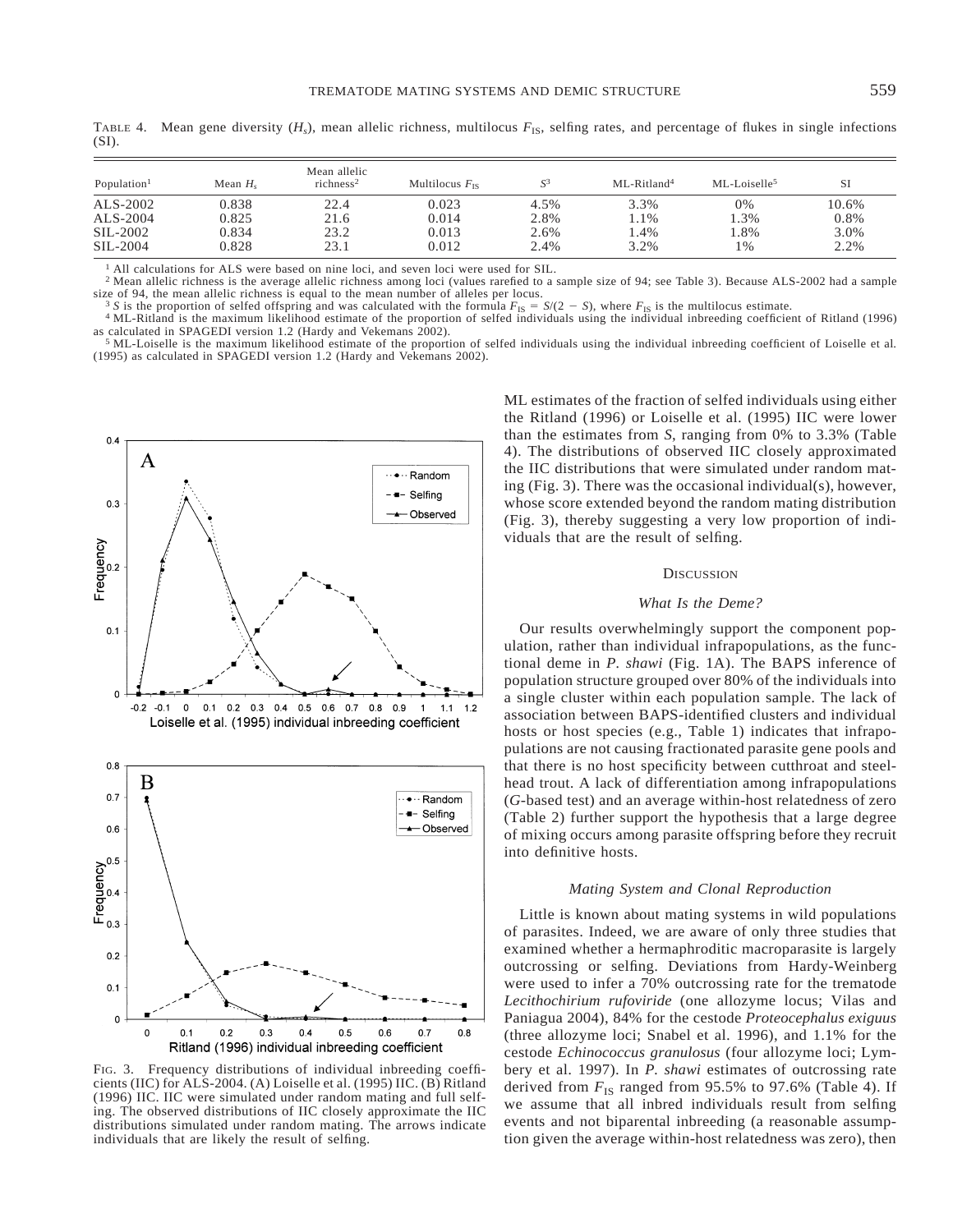we estimate selfing rates from 2.4% to 4.5% (Table 4). Direct ML estimates of the fraction of individuals that resulted from a selfing event (e.g., Fig. 3) were very similar, ranging from 0% to 3.3% (Table 4). All genetic selfing estimates are surprisingly close to those predicted by the fraction of individuals that are found in single-worm infections (Table 4). This result supports the simple prediction that parasites should outcross whenever possible and resort to selfing only when alone.

We identified only a single pair of individuals as clones of a total of 597 genotyped parasites. There are several interesting implications from this result. First, clonal propagation results in no more than one representative at most per definitive host. Thus, in *P. shawi* multiple copies of clones are rarely recruited into definitive hosts or else they are being thoroughly mixed among hosts. This result stands in sharp contrast to results from studies on liver flukes of deer (*Fascioloides magna*; Mulvey et al. 1991) and shistosomes of rats (*Schistosoma mansoni*; Theron et al. 2004), in which identical multilocus genotypes were common. Second, clonal reproduction in the first intermediate host (snails) has the potential to greatly increase the variance in reproductive success among individual genotypes (Prugnolle et al. 2005a,b). In *P. shawi*, nevertheless, clonal reproductive success is very low and the variance in reproductive success of clones is basically zero. Third, clonal reproduction can lead to inbreeding if identical clones transmit together. However, the selfing rates estimated above are unlikely to be influenced by the mating between clones. Although these phenomena may be important in other parasites, clonal amplification appears to have little effect on the genetic composition of populations of *P. shawi*.

## *Genetic Diversity*

The question of what controls genetic diversity in parasite populations has received little empirical attention (e.g., Blouin 1998). Among plants and snails, selfing species tend to have lower levels of diversity than outcrossing species (Jarne 1995; Charlesworth 2003). Nevertheless, here we found that a hermaphroditic trematode has very high levels of genetic diversity, with mean  $H_s > 0.8$  (Table 4) and allelic richness ranging from 10 to 35 (Table 3). In this case the species appears to outcross preferentially and to occur in well-mixed populations that are not subdivided. *Schistosoma mansoni* is the only other trematode for which comparable microsatellite data are available. Even though *S. mansoni* is dioecious, it is substantially less diverse than *P. shawi*. Populations of *S. mansoni* in rats on Guadeloupe have mean  $H_s$ of around 0.5 and a range of two to 19 alleles among seven loci (Prugnolle et al. 2005c). If we estimate allelic richness in *P. shawi* after rarifying our sample size to the same as that in Prugnolle et al. (2005c; about 40 individuals), allelic richness is still higher in *P. shawi*, ranging from eight to 28 alleles.

# *Plagioporus Versus Other Flatworms: Effects of Aquatic Versus Terrestrial Environment*

*Plagioporus shawi* shows higher genetic diversity than *S. mansoni* and less co-occurrence of clones than in either *S. mansoni* or *F. magna*. Both *F. magna* and *S. mansoni* have semiterrestrial transmission and two-host life cycles (Mulvey et al. 1991; Sire et al. 2001; Prugnolle et al. 2002; Theron et al. 2004). After leaving an aquatic snail, clonal cercariae of *F. magna* encyst on vegetation as metacercariae. Thus, it is likely that a deer host will ingest a clump of metacercariae consisting of a many copies of the same clone. Cercariae of *S. mansoni* are released into shallow pools and directly penetrate the rat host. Therefore, clumped transmission of clones may be likely if a rat remains temporarily stationary in a wet area. Furthermore, eggs of trematodes having terrestrial definitive hosts may often be deposited into habitat unsuited for transmission, thereby potentially causing greater reproductive skew among infrapopulations or possibly even infrapopulation extinction (Fig. 1C). Such clumped transmission, extinction dynamics, or clonal variation in reproductive success may cause a greater variance in reproductive success among individual genotypes and further explain lower genetic diversity in species such as *S. mansoni* (Theron et al. 2004; Prugnolle et al. 2005c). However, in a purely aquatic species such as *P. shawi*, eggs will always be deposited into water, and the aquatic environment is conducive to the dispersal of low mobility larval stages such as cercariae. *Plagioporus shawi* also has a three-host life cycle that includes several potential arthropod second intermediate hosts (Schell 1975). After leaving the snail, cercariae of *P. shawi* first penetrate an arthropod that is then eaten by the fish definitive host. Arthropod intermediate hosts may harbor multiple metacercariae (Schell 1975). It may be that the second intermediate hosts of *P. shawi* accumulate several distinct cercarial genotypes before being eaten, as is the case with the trematode *Diplostomum pseudospathaceum* (Rauch et al. 2005). Furthermore, definitive hosts may consume many intermediate hosts. Thus, in aquatic trematodes having second intermediate hosts there may be more opportunity for genotypes to be widely dispersed and mixed before they enter a definitive host. As indicated by the model of Prugnolle et al. (2005a), mixing before and after asexual reproduction can decrease  $F_{ST}$  among hosts. Sampling intermediate hosts for *P. shawi* could help determine if mixing is occurring at one or all potential dispersal stages in the life cycle (Fig. 2). However, due to the lack of clones, it appears that a large degree of mixing does occur after infection of the snail hosts.

In the comparison of outcrossing rates among different flatworms, the two species having high outcrossing rates, *L. rufoviride* and *P. exiguous*, have aquatic transmission and use multiple intermediate hosts, while the highly inbred *E. granulosus* has a completely terrestrial life cycle with direct transmission between intermediate and definitive hosts. *Echinococcus granulosus* amplifies asexually in the sheep intermediate host and is transmitted from the sheep to the canid definitive host by direct ingestion. This mode of transmission obviously creates ample opportunity for mating between individuals of the same clone, a form of selfing.

Therefore, we have identified intriguing differences in patterns of transmission and genetic diversity among parasite species that might be explained by the use of second intermediate hosts and by whether the life cycle is primarily terrestrial or aquatic. More comparative studies are needed, but we predict that, in general, aquatic species and those having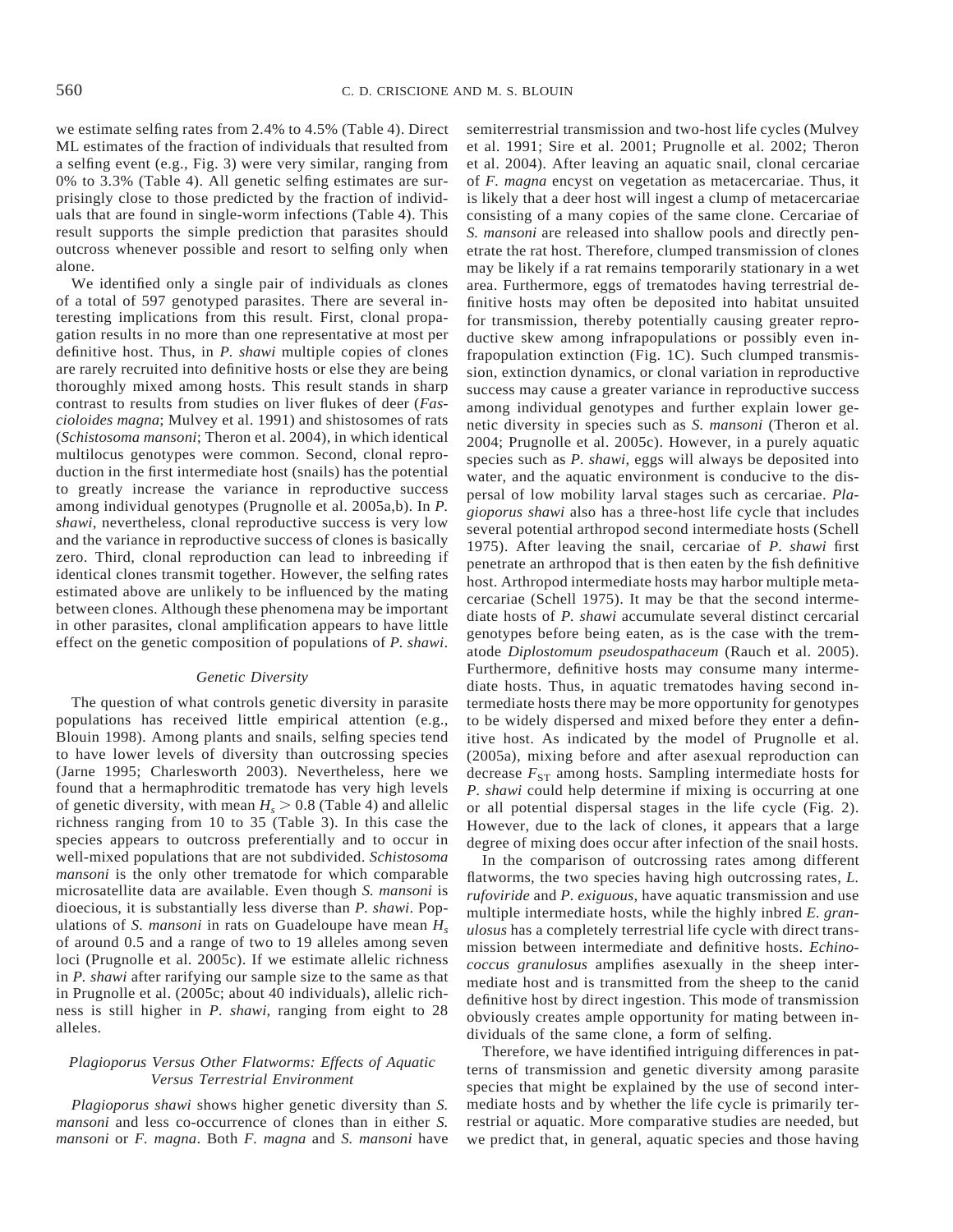multiple intermediate hosts will have the highest local genetic diversity and genetically most well-mixed infrapopulations.

# *Plagioporus Versus Animals with Alternating Sexual and Asexual Reproductive Life Cycles*

Many organisms (e.g., aphids, rotifers, cnidarians) have alternating sexual and asexual reproductive life cycles that are similar to digenean life cycles (see Prugnolle et al. 2005b). Many of these species differ from digeneans in that breeding adults may be able to reproduce sexually and asexually, such that asexual lines can continue across multiple generations. Digeneans have an obligate sexual phase that will break clonal lines. Despite this difference, a few comments on interesting parallels are in order. First, the patterns and levels of genetic diversity that we find for *P. shawi* are often reported in aphid plant parasites (e.g., Guillemaud et al. 2003; Halkett et al. 2005) and have been observed in the nonparasitic rotifer *Brachionus plicatilis* (Gómez and Carvalho 2000). This highlights that animal parasitism does not preclude random mating or high genetic diversity. Second, transmission patterns seem to influence mating patterns in other organisms that alternate between sexual and asexual reproduction. The use of different plant species for the sexual and parthenogenetic phases can impact aphid mating systems (Hales et al. 1997). This is similar to our hypothesis about multiple intermediate hosts increasing mixing, but here the aphid dispersal (not host dispersal) is responsible for creating the mixing opportunities. For example, significant heterozygote deficits in populations of the aphid *Macrosiphoniella tanacetaria* were attributed, in part, to inbreeding (Massonnet et al. 2002). Few winged morphs and the use of a single host plant may have limited dispersal, thereby increasing the potential for inbreeding. In contrast, *Myzus persicae* and *Rhopalosiphum padi* have primary (sexual stage) and secondary (parthenogenetic phase) host species. Populations of the cyclical parthenogenetic variants of these species were found to be mostly in Hardy-Weinberg equilibrium and to have no or few clones (Guillemaud et al. 2003; Halkett et al. 2005). Here, the migrations to the different host species may promote admixture (Hales et al. 1997).

## *Summary*

Our molecular data clearly show that the transient compartmentalization of *P. shawi* into infrapopulations each generation does not result in fragmented gene pools. *Plagioporus shawi* component populations appear to exist as a single, mostly randomly mating unit, and selfing only occurs as a last resort in isolated individuals. Furthermore, our prevalence, intensity, and genetic data were consistent over space and time, and so our results do not represent an atypical sample. It is interesting to note the contrast between our data on *P. shawi* and one of the general predictions made by Price (1977, 1980) concerning the genetic structure of parasite populations. He predicted that because parasites inhabit ephemeral and patchy environments (i.e., infrapopulations in hosts), parasite populations should be subject to large population fluctuations and chance colonization events that promote inbreeding and fractionated gene pools. These predictions are similar to what current-day metapopulation models predict for genetic structure within and among demes when there is low mixing (Fig. 1C; Pannel and Charlesworth 2000). *Plagioporus shawi*, however, obviously has a large degree of mixing of parasite offspring before recruitment into definitive hosts and, thus, does not fit Price's prediction. Whether the within-population genetic structure observed for *P. shawi* is more typical of parasites from aquatic environments than from terrestrial environments is an intriguing hypothesis that deserves further testing.

#### **ACKNOWLEDGMENTS**

We thank the people at Oregon Department of Fish and Wildlife for their assistance in the collections of salmonids. In particular, M. Solazzi and S. Johnson provided help in field collections and access to traps. We extend special thanks to M. Mire-Criscione for her help with dissections, R. Vilas for interesting discussions on parasite transmission dynamics, and E. Borer, E. Seabloom, and R. Gulati for statistical advice. We thank C.-H. Kuo, J. Corander, O. Hardy, D. Queller, and K. Goodnight for their willingness to answer questions about software programs or methods that they developed. CDC was supported by a U.S. Environmental Protection Agency STAR Graduate Fellowship.

### LITERATURE CITED

- Blouin, M. S. 1998. Mitochondrial DNA diversity in nematodes. J. Helminthol. 72:285–289.
- Bush, A. O., K. D. Lafferty, J. M. Lotz, and A. W. Shostak. 1997. Parasitology meets ecology on its own terms: Margolis et al. revisited. J. Parasitol. 83:575–583.
- Bush, A. O., J. C. Fernandez, G. W. Esch, and J. R. Seed. 2001. Parasitism: the diversity and ecology of animal parasites. Cambridge Univ. Press, Cambridge, U.K.
- Charlesworth, D. 2003. Effects of inbreeding on the genetic diversity of populations. Philos. Trans. R. Soc. B 358:1051–1070.
- Christen, M., and M. Milinski. 2003. The consequences of selffertilization and outcrossing of the cestode *Schistocephalus solidus* in its second intermediate host. Parasitology 126:369–378.
- Christen, M., J. Kurtz, and M. Milinski. 2002. Outcrossing increases infection success and competitive ability: experimental evidence from a hermaphrodite parasite. Evolution 56:2243–2251.
- Corander, J., P. Waldmann, and M. J. Sillanpaa. 2003. Bayesian analysis of genetic differentiation between populations. Genetics 163:367–374.
- Corander, J., P. Waldmann, P. Marttinen, and M. J. Sillanpaa. 2004. BAPS 2: enhanced possibilities for the analysis of genetic population structure. Bioinformatics 20:2363–2369.
- Criscione, C. D., and M. S. Blouin. 2004. Life cycles shape parasite evolution: comparative population genetics of salmon trematodes. Evolution 58:198–202.
- ———. 2005. Eleven polymorphic microsatellite loci for the salmonid trematode *Plagioporus shawi*. Mol. Ecol. Notes 5: 562–564.
- Criscione, C. D., R. Poulin, and M. S. Blouin. 2005. Molecular ecology of parasites: elucidating ecological and microevolutionary processes. Mol. Ecol. 14:2247-2257.
- Gómez, A., and G. R. Carvalho. 2000. Sex, parthenogenesis and genetic structure of rotifers: microsatellite analysis of contemporary and resting egg bank populations. Mol. Ecol. 9:203–214.
- Goudet, J. 1995. FSTAT (vers. 1.2): a computer program to calculate *F*-statistics. J. Hered. 86:485–486.
- Goudet, J., M. Raymond, T. de Meeus, and F. Rousset. 1996. Testing differentiation in diploid populations. Genetics 144: 1933–1940.
- Guillemaud, T., L. Mieuzet, and J.-C. Simon. 2003. Spatial and